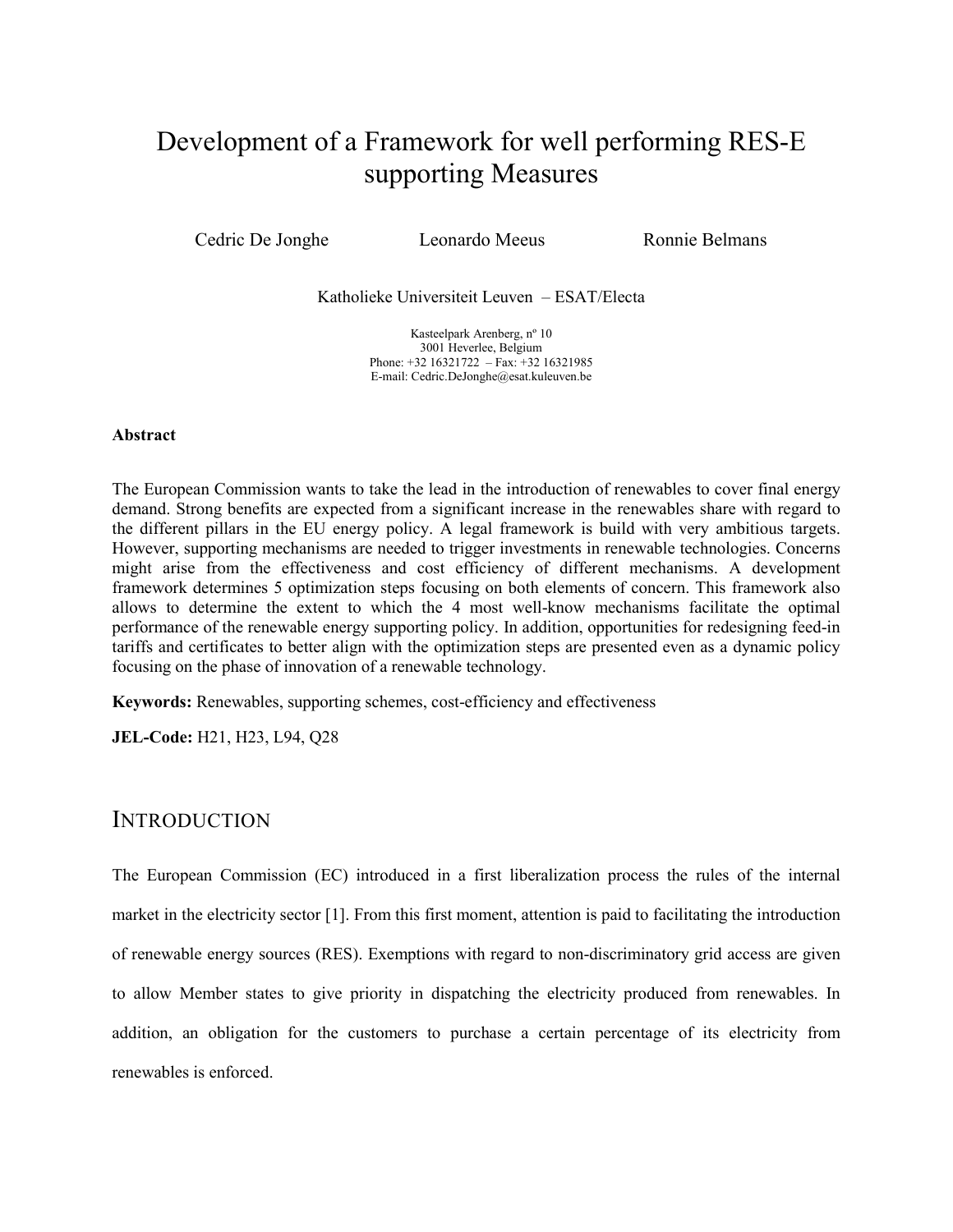The importance of renewable energy sources is even stressed more explicitly in other Directives. In the Renewables Directive [2] an indicative target of a 21% share of electricity produced from renewable energy sources by 2010 is set. National indicative targets are imposed, encouraging the use of national support schemes and the elimination of different barriers for renewable electricity generation, as discussed in [24]. The renewables Directive is followed by the Directive on the promotion of the use of biofuels or other renewable fuels for transport [3], setting a 5.75% target of biofuels for transport by 2010 and the Directive for the taxation of energy products and electricity [4].

The EC's interest for renewables in the long run is confirmed in the Renewable Energy Road Map [5]. In this communication a long term vision and a number of key principles for the future renewable energy policy framework are established. In the EU, a binding target of 20% renewables by 2020 in the final energy consumption is proposed, focusing on electricity, transportation and heating and cooling. It is supplemented with a binding 10% biofuels share for transport. Finally, the European Strategic Energy Technology plan (SET-Plan) [6] emphasizes the need to bring the next generation of renewable energy technologies to market competitiveness. This plan should contribute to breaking the link between economic development and environmental degradation by ensuring sufficient clean, secure and affordable energy.

This paper tries to expound the rationale behind this legal framework focusing on the power sector. After understanding the fundamental need for renewables in section two, a framework is developed for measures supporting the introduction of renewables in section three. Section four shows to what extent the most well known mechanisms fit in this framework and section five shows how redesigning efforts allow improving the performance. Section six presents a dynamic supporting measure policy focusing on the technology specific learning curves. Based on that, conclusions are drawn in the final section.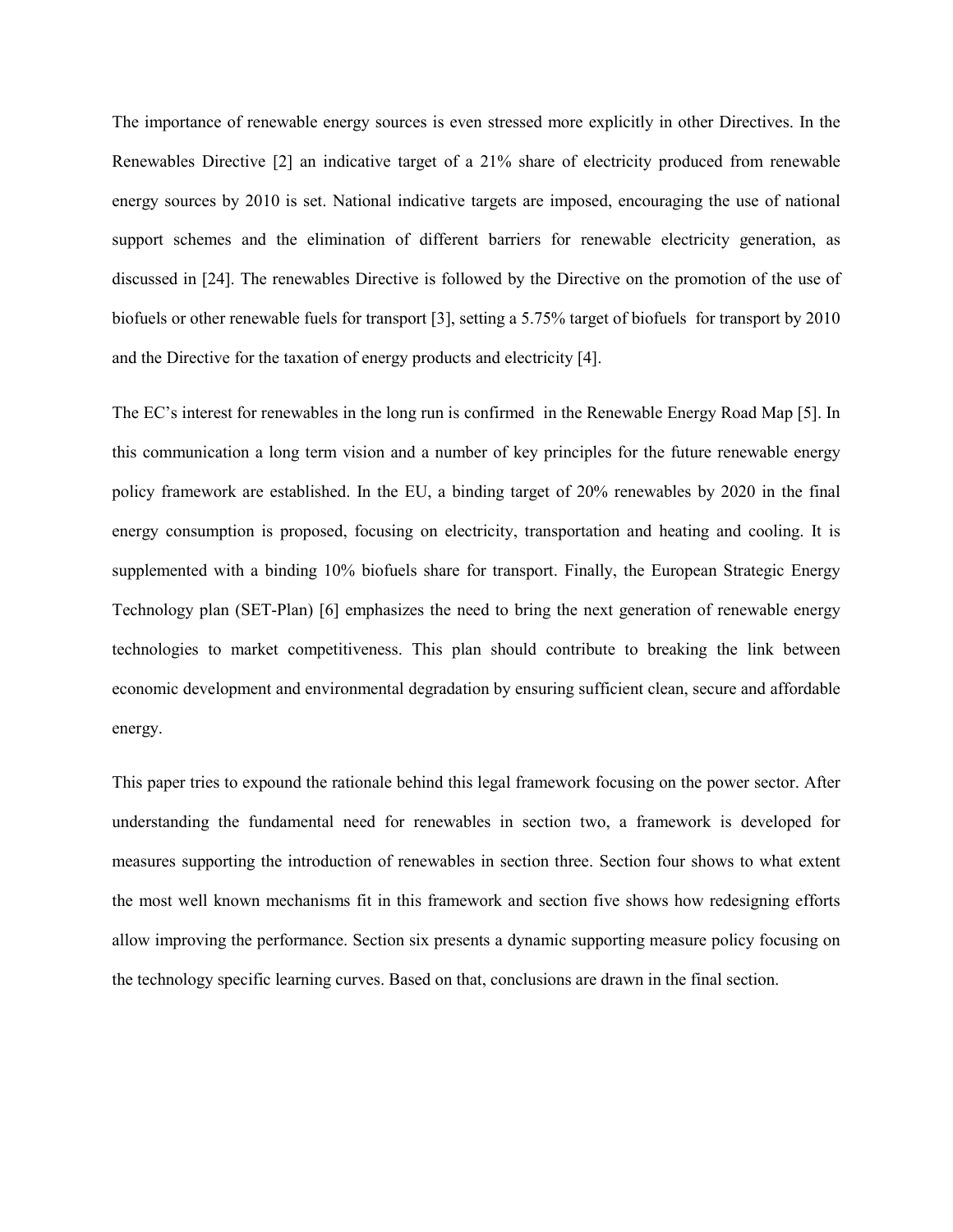# WHY DO WE NEED RENEWABLES?

The European Energy policy has three cornerstones: sustainability, security of supply and competiveness. These three elements respectively refer to strongly interacting general objectives [17]:

- limiting global average temperature increase to not more than  $2^{\circ}C$  above the preindustrial level
- making the EU economy energy secure
- in line with the Lisbon Strategy, making the EU the most competitive economy in the world, in particular with respect to new energy technologies

Based on the strong interdependence of these three elements, it can be suggested that RES-E can strongly contribute to the realization of all three aspects of the triangle (Figure 1). The need for an increased share of renewables in the EU electricity supply is recognized, as its exploitation contributes to the following non-exhaustive list of benefits [7]:

- Improved security of energy supply
- Mitigation of greenhouse gas emissions by the EU power sector
- Mitigation of regional and local pollutant emissions
- Enhanced competitive edge for the EU in the renewable energies technology industries
- Improved economic and social prospects especially for rural and isolated regions

These benefits have a positive effect on each of the three cornerstones of the European energy policy. However, last two element should be seen as secondary benefits [8] rather than a prime justification for green electricity introduction. It is uncertain that investments in renewable energy are the best way to promote the development of a knowledge based industry creating jobs and economic growth.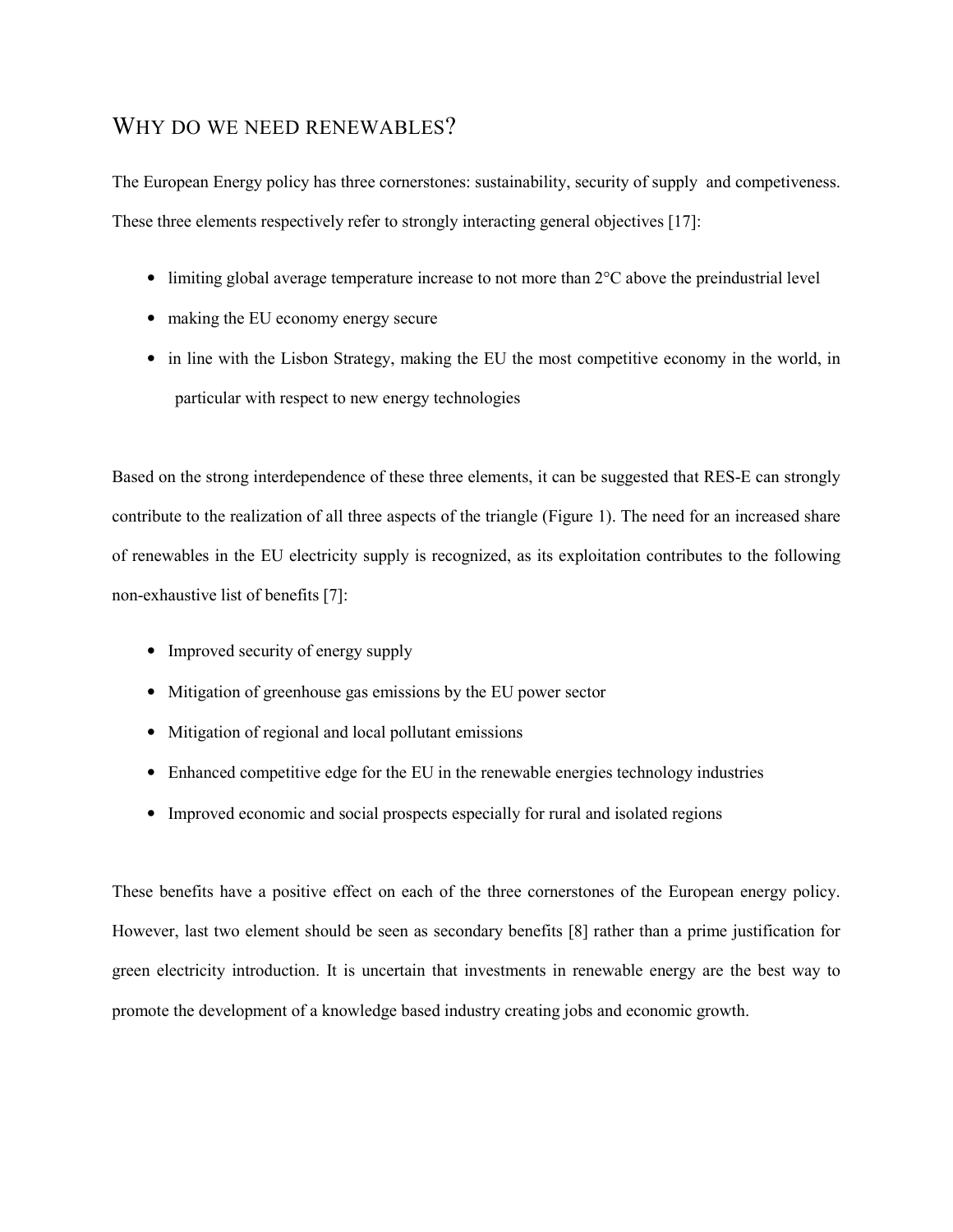

FIGURE 1: INTERDEPENDENCES IN TRIANGLE OF EUROPEAN ENERGY POLICY

Since the cost effectiveness with regard to the latter benefits is questionable [9], most attention should be paid to security of supply and sustainability. Therefore, renewables are seen as the "stepping stone to reaching the dual objective of increased security of supply and reduced greenhouse gas emissions" [4].

At first, renewables are needed to improve the sustainability of the power sector as they strongly contribute to a significant reduction in greenhouse gas emissions. The EC recognizes the need to adopt the necessary domestic measures and to take the lead internationally to ensure that global average temperature increases do not exceed pre-industrial levels by more than 2°C. For this objective, the benefits of different measures are expected to far outweigh the economic costs [10].

Secondly, renewables are needed to improve the security of supply in the power sector. The Green Paper on the security of energy supply [12] states that the external energy dependency of the European Union (EU) is constantly increasing (Figure 2). The EU imports 50% of its energy needs and, if no measures are taken within the next 20 to 30 years, this figure will rise to 70%. This external dependency has economic, social and ecological risks and it makes the EU particularly vulnerable.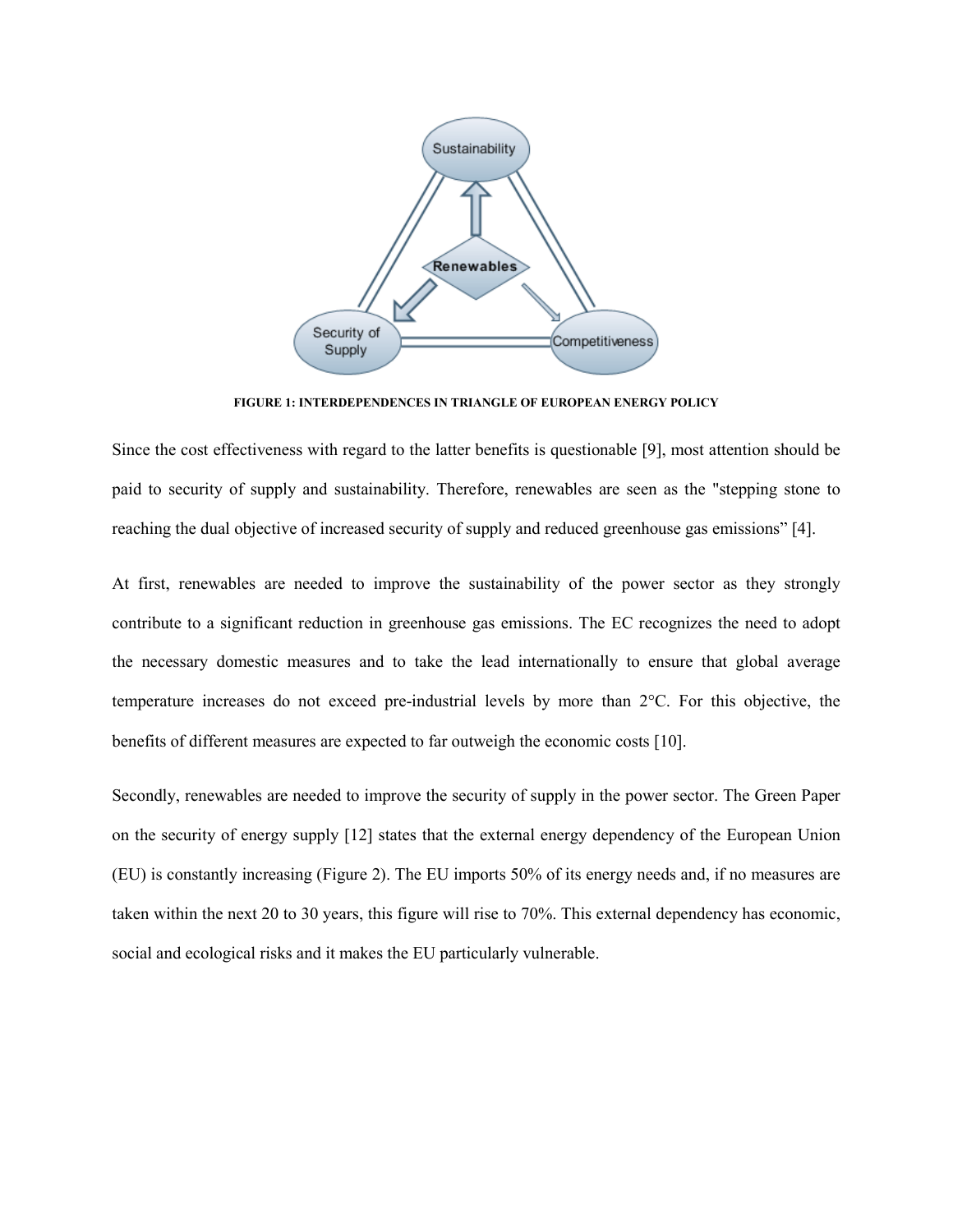

FIGURE 2: LONG TERM IMPORT DEPENDENCY IN EU-25 [11]

#### DEVELOPMENT FRAMEWORK FOR SUPPORTING MEASURES

As it is concluded in the previous section, renewables are necessary in the long term vision of the European Union on electricity supply. This section develops a framework based on the European Communication on the support of electricity from renewable energy sources [7]. This framework is an advisable plan for supporting measures to develop in short, medium and long term. Incentives, contributing to the achievement of the main objectives are given. The better an instrument facilitates performance improving developments and gives the right incentives, the better this measure fits in the EU energy policy.

Continuous performance optimization is considered to be the main objective for a supporting instrument towards the future (see Figure 3). This implies an improved effectiveness and cost-efficiency. Firstly, effectiveness refers to the ability of a support measure to deliver green electricity [7] or to the increase in normalized electricity generation due to the policy compared to a suitable reference quantity [18].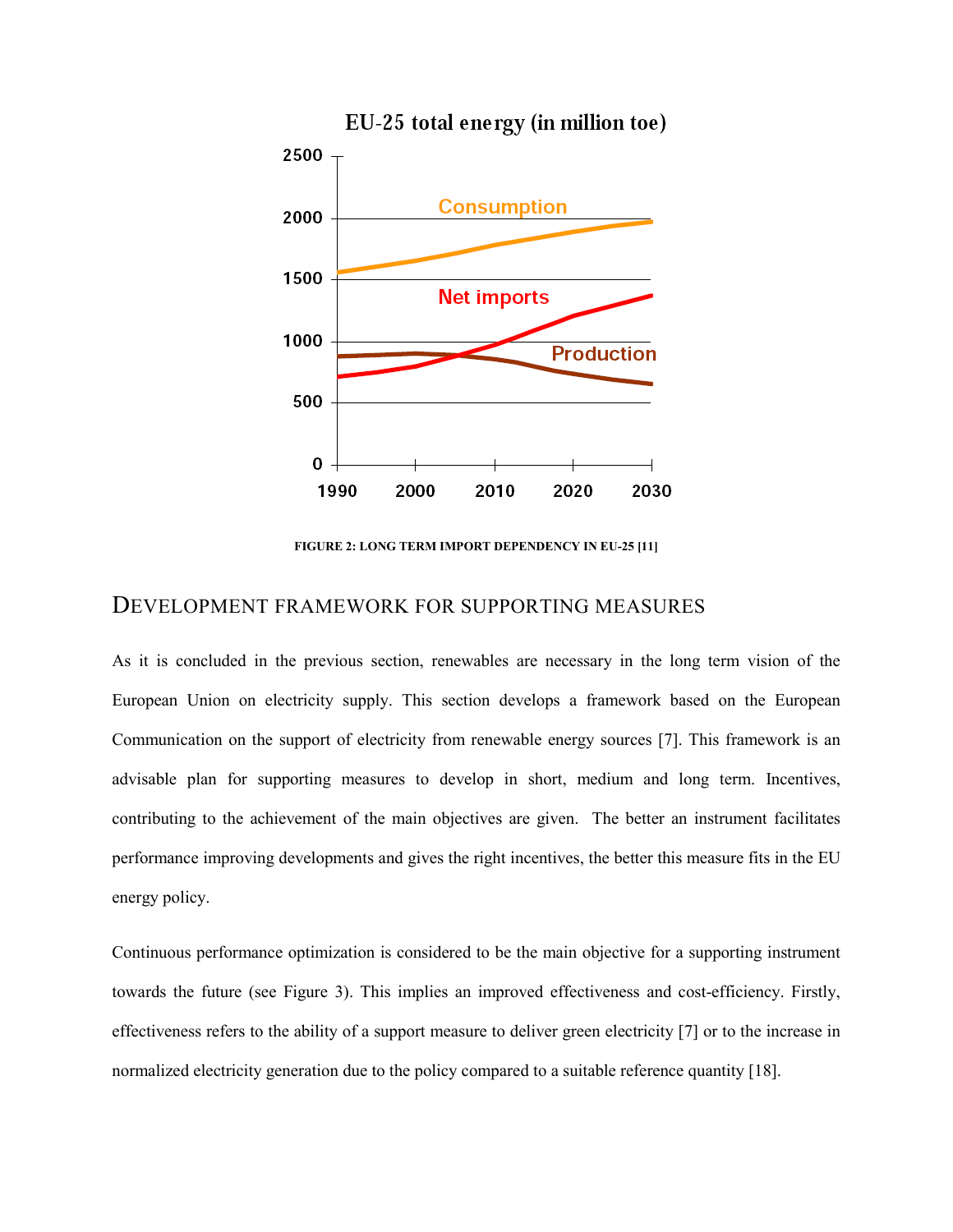

#### FIGURE 3: DEVELOPMENT FRAMEWORK FOR SUPPORTING MEASURES

In European reports, the additional realizable mid term generation potential until 2020 for a specific technology is used as a reference quantity, in comparison with the change in the generation potential by a RES technology over a period. The effectiveness indication ratio calculated by (1) is illustrated in Figure 4 by  $E=(B-A)/C$ .

$$
E_n^i = \frac{G_n^i - G_{n-1}^i}{ADD - POT_{n-1}^i}
$$
 (0)

 $E_n^i$ : Effectiveness indicator for FES technology i for the year n

 $G_n^i$ : Electricity generation potential by RES technology i in year n

 $ADD - POT<sub>n</sub><sup>i</sup>$ : Additional generation potential of RES technology in year n until 2020



FIGURE 4: EFFECTIVENESS INDICATION OF A RES-E TECHNOLOGY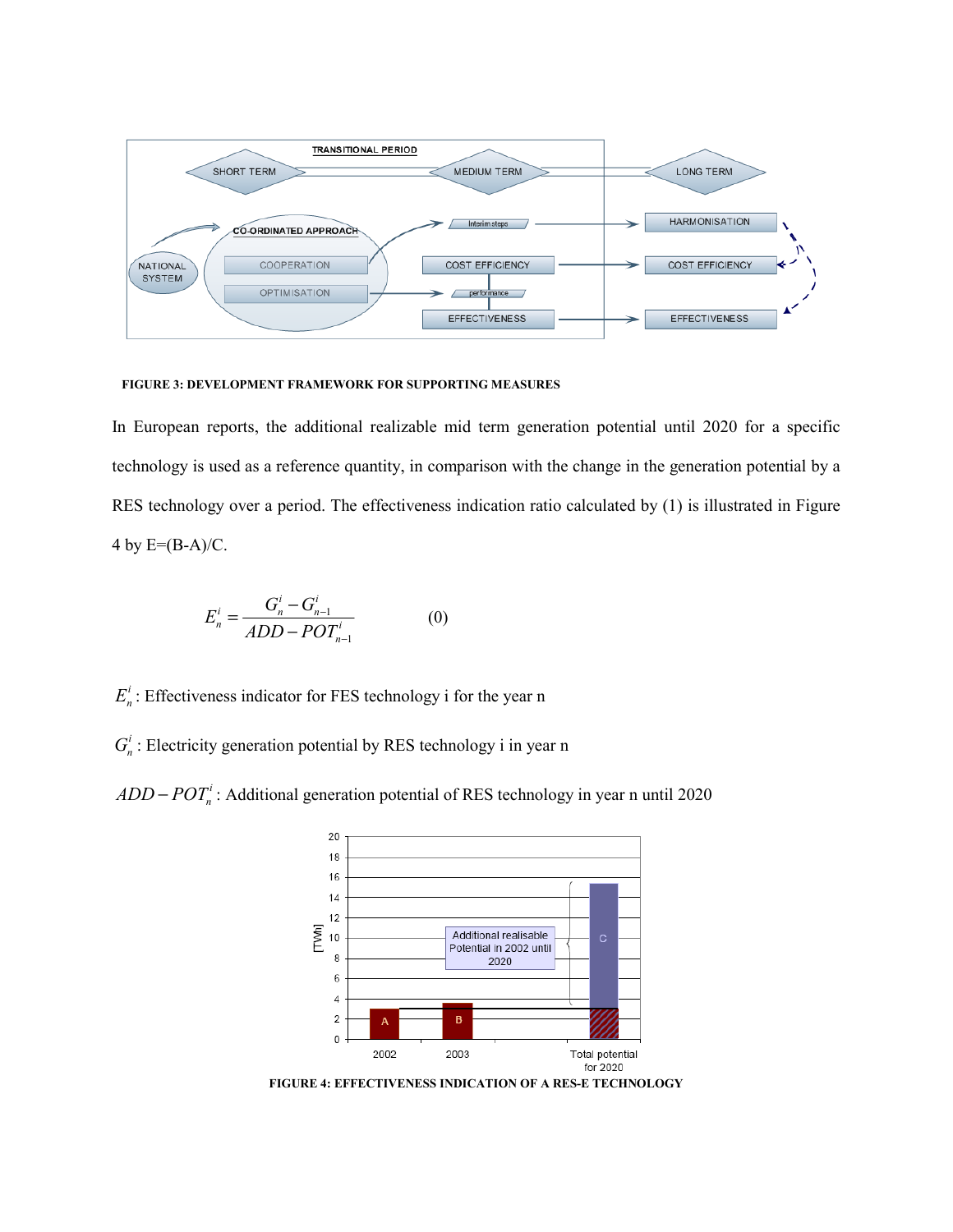Cost-efficiency, being the second performance element, can be assessed by the difference between the total money received for renewable energy produced and the generation cost. A wider gap between generation costs and the support received, threatens the cost-efficiency of the system [7]. It can be calculated by using a discounted average return [18].

A second objective for the development of a supporting instrument is the realization of interim steps taken towards harmonization or integration. The final outcome of the impact of a harmonized mechanism for the support of renewables is not yet clear, indicated by the striped arrows at the right hand side of Figure 3. Potential advantages and disadvantages of harmonization are listed in [7] and as mentioned in [22], policy considerations should be made and interim steps should be analyzed and monitored. On the one hand, a theoretical analysis and simulation models show that harmonisation combined with an EU-wide tradable green certificate (TGC) market may lead to very significant benefits for the promotion of RES-E in the EU both in terms of effectiveness and cost efficiency. On the other hand, social gains from harmonisation are based on a set of assumptions which might not hold in the real world [21]. Due to the heterogeneous nature of the renewable electricity market, full integration of support schemes is even considered as impossible in the short-term [20]. As a consequence, harmonisation is not considered as an objective in this analysis.

In the short term, different national systems for supporting electricity from renewable energy sources are allowed to exist in parallel, fully separated from each other, following the Renewables Directive [2]. This creates the opportunity for policy makers to gain experience with different systems with regard to the previously defined effectiveness and cost-efficiency. Competing national schemes could be seen as healthy in a transitional period covering both short and medium term, leading to benefits and a greater variety of solutions [7].

In the medium term, a co-ordinated approach, based on two pillars is considered as appropriate. Firstly, cooperation between different regions is considered as an interim step towards harmonization in the long term. Member States with supporting schemes having sufficient similarities could co-operate to a sub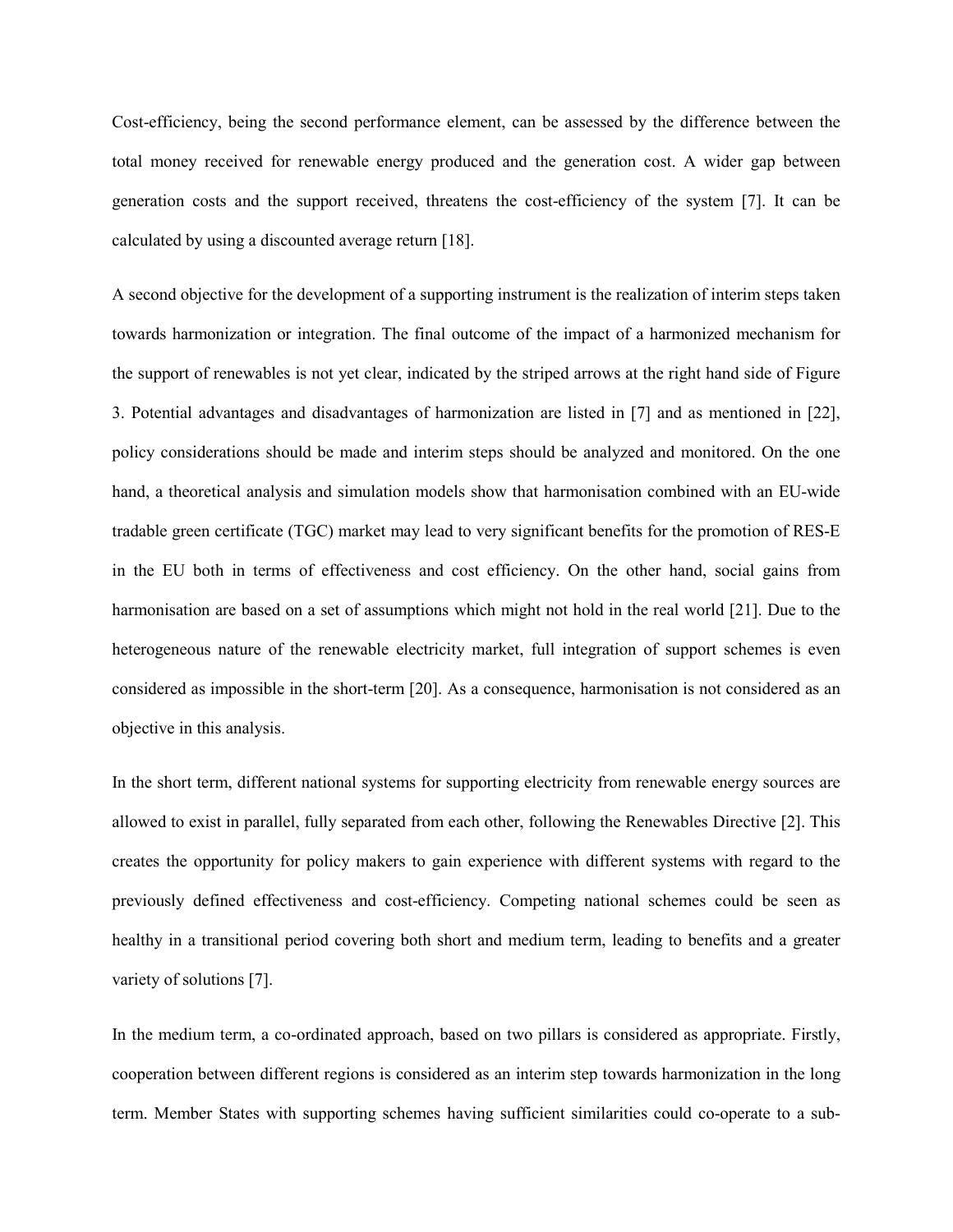harmonized situation [7]. Currently examples of starting cooperation are to be seen between Germany, Spain and France for the feed-in system and between Sweden and Norway for the certificate system [22]. This tendency exhibits similarities regional integration steps taken between power exchanges [19]. Performance optimization of the supporting measures is the second pillar of the co-ordinated approach. A non-exhaustive list of general performance optimization steps is suggested in TABLE I and is discussed in detail in the next section.

In the long term, policy makers should continue the process for optimization of national systems, both focusing on effectiveness and cost efficiency in a continuously changing market environment. After the transitional period, harmonization should also be improved.

### SUPPORTING MECHANISMS WITHIN THE DEVELOPMENT FRAMEWORK

Different supporting mechanisms can be compared based on effectiveness and cost efficiency in the past, e.g. [26] and [25]. The assessment of effectiveness and cost efficiency of more recent systems is difficult to judge. In particular, the experience with green certificates is more limited than with feed-in tariffs [7]. Moreover, such a comparison does not give an indication of how well a supporting mechanism can facilitate performance improvements towards the future. Harmonisation is not taken into account as the focus is on the mechanism within a region. Keeping the development framework in mind, the different mechanisms are compared based on the ease of taking performance optimization steps, listed in TABLE I by (+) and (-) signs. The better an instrument facilitates performance improving developments, the better this measure fits in the EU energy policy.

Four primary renewable electricity support systems currently exist in the EU-27: Feed-in tariffs, quota obligations based on a certificate system, tenders and fiscal incentives. Those are discussed and an overview of the policies adopted in different Member states is given in [18]. On has to remember clearly that each installation generating renewable energy delivers two products: the energy which has been generated on the one hand and the green label of the electricity on the other hand, which can be proven by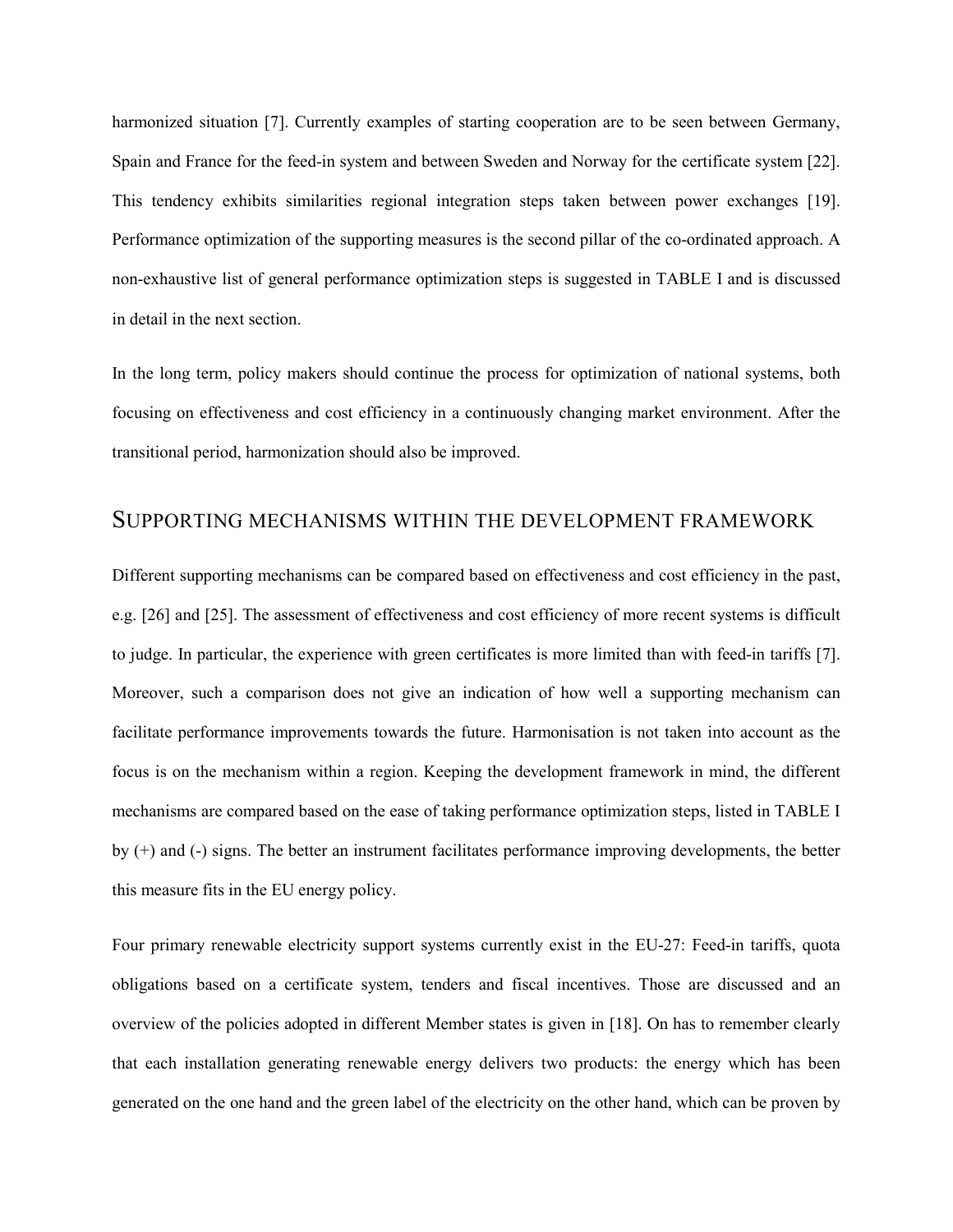a guarantee of origin [28]. The price-based feed-in system offers one fixed price for these two product, in contrast to the quantity-based certificate system where both products have to be traded in a market. In this section the four renewable electricity support systems are compared for the different performance optimization steps.

First, legislative stability should be increased and simultaneously the investment risk should be reduced, which can be easily facilitated by a feed-in system. On the other hand, the tendering system has a stopand-go nature [7], creating system instability and higher investment risk. The investment risk is considered to be even higher in a certificate market being often illiquid with major uncertainties about the future certificate price. For fiscal incentives as well, no long-term certainty about investments can be provided [18].

Second, feed-in tariff is also very efficient in encouraging technology diversity assuming a stepped tariff design. In that case, the level of tariff paid can depend on local conditions, plants size, technology and even the fuel type [18]. As a consequence, different technologies can easily be promoted by a different

|                                                 | Tendering | Fiscal incentive | Feed-in   | Certificates |
|-------------------------------------------------|-----------|------------------|-----------|--------------|
|                                                 |           |                  |           |              |
| Increasing stability & reducing investment risk |           |                  | $++$      |              |
|                                                 |           |                  |           |              |
| Encouraging technological diversity             | $+$       | $^{+}$           | $++$      | $-(-+)$      |
|                                                 |           |                  |           |              |
| Selection of least cost options                 | $+$       |                  |           | $++$         |
|                                                 |           |                  |           |              |
| Compatibility with internal market              | $+$       | $^{+}$           | $- - (+)$ | $++$         |
|                                                 |           |                  |           |              |
| Keeping the pressure towards the objectives     |           |                  | $- - (+)$ | $++$         |
|                                                 |           |                  |           |              |

TABLE I: PERFORMANCE OPTIMIZATION STEPS FOR SUPPORTING MEASURES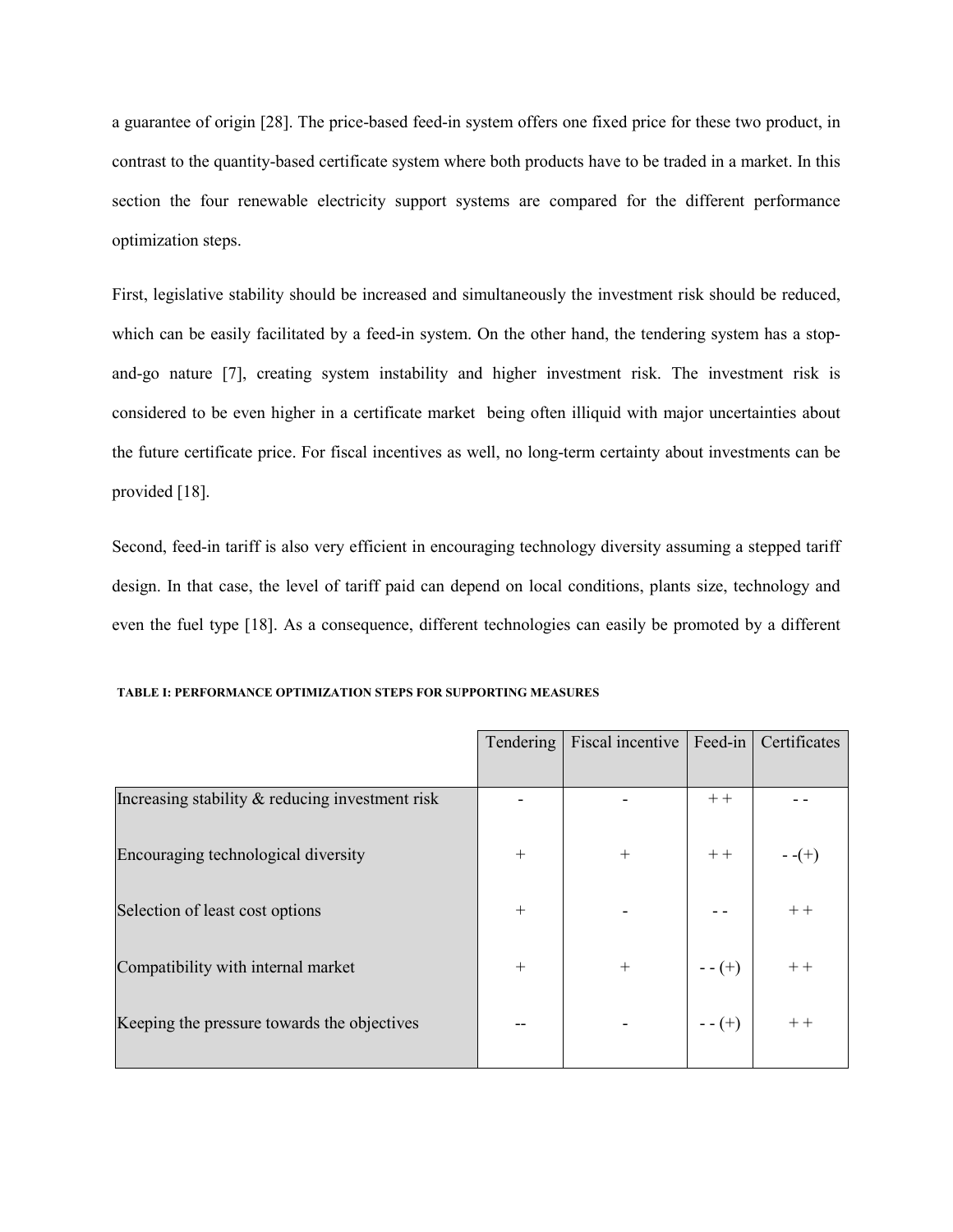level of support leading to a broad technology portfolio and strongly stimulating promising immature technologies. The creation of a diversified technology portfolio can also be attained by guiding the fiscal incentives or a tendering system in the requested direction. The use of certificates provides an identical remuneration for the green label of the electricity produced. More mature and proven technologies will receive the same support as developing technologies. Companies prefer to invest in least cost technologies. As a consequence, a certificate system is not the best way to build up a diversified portfolio.

Third, it is obvious that a mechanism supporting the creation of a diversified portfolio, fails to select the least cost options. A inherent discrepancy exist between those two performance optimization steps. It can however be said that both steps should be targeted in another time frame.

Fourth, power markets are being liberalized within the EU. The support of renewable energy should also be integrated in this concept of liberalization. Next to that, the mechanism should be effective in functioning together with existing and new policy instruments [7]. The certificate system is considered to be the most in line with the requirements of market conformity and competitive policies, providing an incentive for short-term technology cost reductions [18]. In a tendering system or by providing fiscal incentives, a competitive element is incorporated as well in the design. The compatibility with the internal market is however the best known disadvantage of the feed-in system.

Finally, pressure on reaching the objectives should be kept at all times. Not only a national target for the share of energy from renewable sources in the final energy consumption is suggested, but also an indicative trajectory towards these targets is outlined in [23]. Thanks to that trajectory, targets are changes without harming the stability of the mechanism. Due to the stop and go nature of the tendering system, no long term pressure is given to reach the objectives. In the standard feed-in system, a fixed remuneration is given for the amount of energy produced. As a result of the fixed level of the remuneration, no continuous pressure exists, neither is an incentive given towards reaching the 2020 objectives. In a certificate system on the other hand, each year a new target is determined, creating a new artificial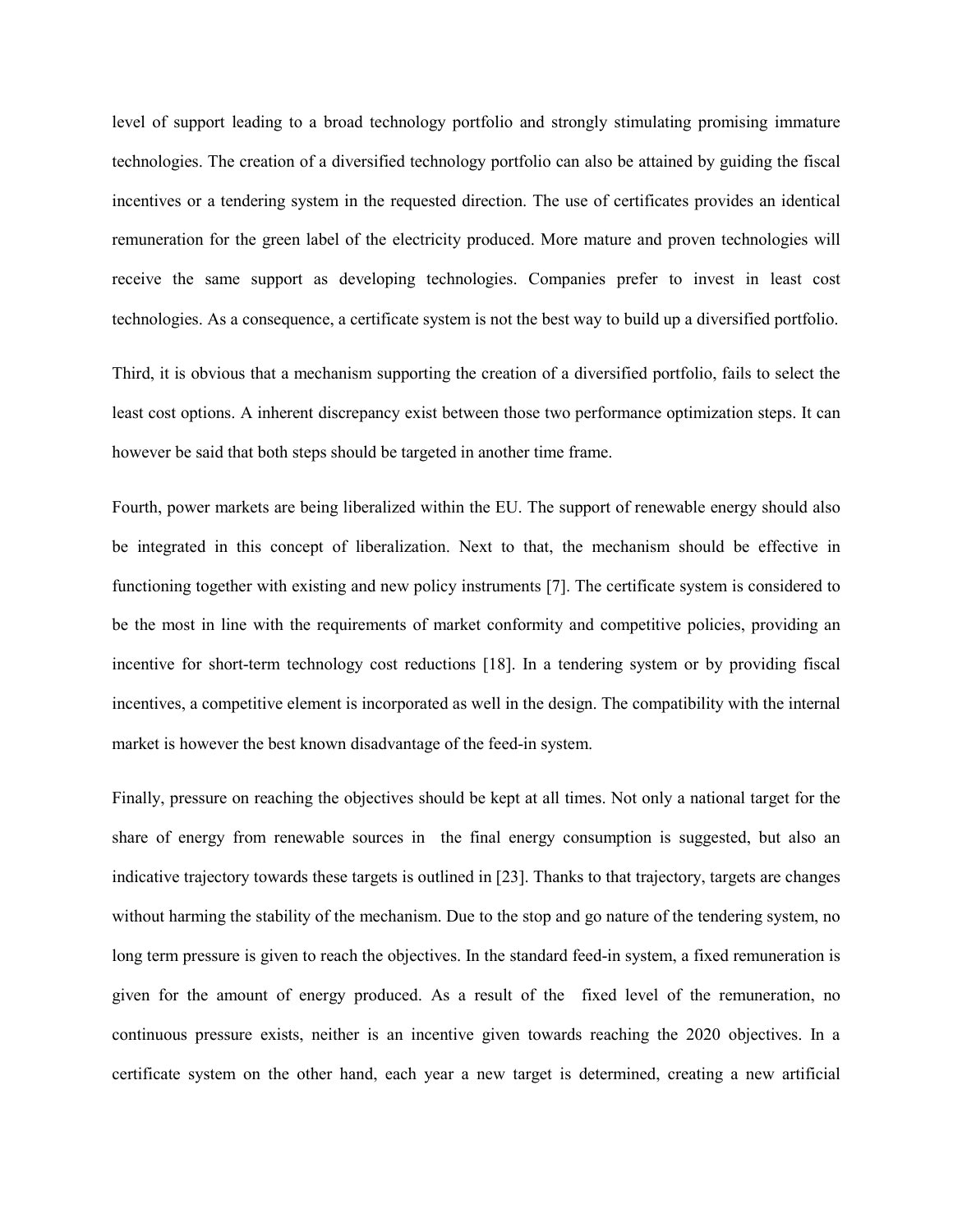demand. As this target is increased on annual base, the pressure to reach the objectives is continuously kept.

### REDESIGNING TO IMPROVE PERFORMANCE OPTIMIZATION

This section illustrates how the feed-in tariff and the certificate system can be redesigned to facilitate the continuous performance optimization. Therefore best practice design criteria are suggested based on [18].

Firstly, previous section concludes that the feed-in tariff system does not perform well with regard to the compatibility with the internal market and keeping the pressure towards the objectives. On the one hand, market compatibility can be improved by imposing a forecasting obligation for fluctuating and intermittent RES. Demand orientation is another option for policy makers to take time of day or the season into account when setting the level of remuneration by the feed-in tariff. On the other hand, market exposure of the feed-in system can be increased by introducing a premium tariff system. This premium system can be situated between the feed-in and the certificate system. Remembering that actually two products are created by a renewable energy plant, a fix price is only paid for the green label of the electricity. The energy generated needs to be sold in the market. Increased uncertainty can be seen as the direct result of increased market exposure. Finally, the pressure on reaching the objectives can be increased by enforcing a tariff degression. This practice reduces the tariffs paid for electricity from RES annually, e.g. by a certain percentage. It encourages investors to build RES-E plants earlier and consequently stimulates technology learning.

Secondly, also for a system with tradable certificates several best practices, redesigning the system, can facilitate performance optimization. Setting minimum and maximum limits for the certificate price helps to reduce concerns about the system stability and investment risks. Whereas minimum certificate prices can give newly developed technologies an extra hand, maximum limits are seen as sanctions to ensure the fulfillment of the targets or a way of avoiding excessive social costs involved reaching a predefined target [22]. Additionally, banking and borrowing of certificates, a practice common in the EU ETS, creates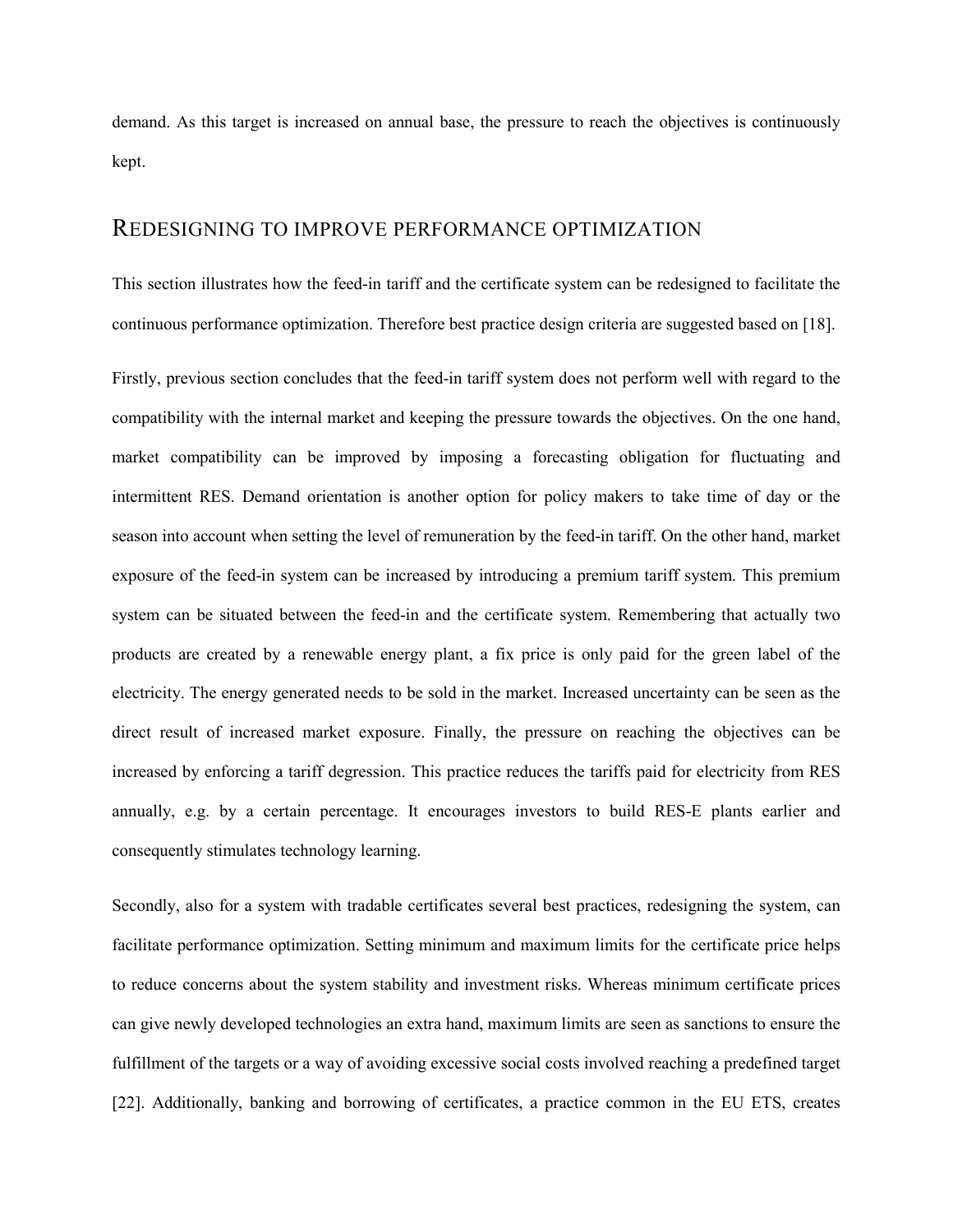inter-temporal flexibility. Improved liquidity in the certificates market helps reducing the investment risk. Concerns about the ability to develop a diversified technology portfolio are handled by imposing technology specific quota or by using a technology specific remuneration, in terms of a different amount of certificates received per MWh produced.

## DYNAMIC PORTFOLIO OF SUPPORTING MECHANISMS

It is very difficult for a developing technology to compete with mature technologies. When these technologies are expected to be promising, additional support is needed. This support is fully based on and empirically justified by the idea of learning curves. Technological learning results in non-linear cost reductions as technology manufacturers accumulate experience [13], [15]. The innovation process can be broken down in into six stages: basic R&D, technology specific R&D, market demonstration, commercialization, market accumulation and diffusion [16].

In practice it can be seen that each region has a specific mix of renewable technologies installed and the opportunity to chose between different renewable technologies that can be invested in. In this specific portfolio, different renewable technologies are in a different phase in the innovation process. As a consequence different technologies might need a different supporting measure to bridge the "technology valley of death" [16] and it would be very unwise to offer a similar support to technologies being at different stages in their learning curve. A dynamic portfolio policy for different phases in the innovation process is suggested in Figure 5, based on policy proposals in [18] and [27] as a function of technology maturity.

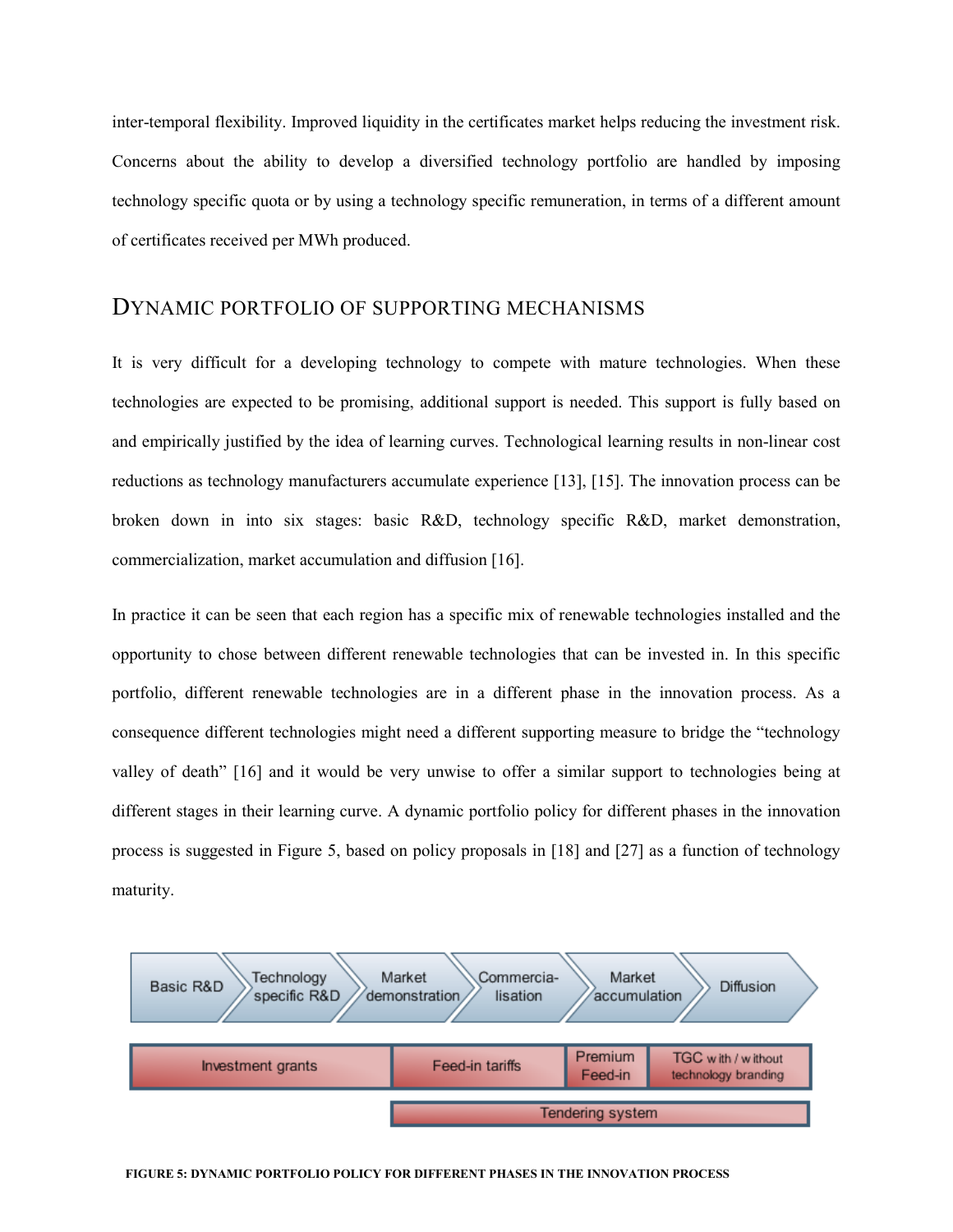In the phases of research and development and in the initial period of market demonstration, investment grants seem most suitable for supporting these immature technologies. In this period of prototype development, different incentives can be given to create market attractiveness. Investment tax credits, rebates and loan guarantees are suggested in [27].

When a technology continues market demonstration as an interim stage of market introduction, stability should be created and low cost risk incentives should be given to bridge the high cost gap. Following TABLE I, this can be best performed by a feed-in tariff system. Once technologies reach the first level of maturity (market accumulation), they can be gradually exposed to more market risks. This corresponds to shifting risk form society to the investors, which can be imposed by using a premium feed-in or even with a tradable green certificate (TGC) system with technology branding. In the first case a fixed price is paid for the green label of the electricity and a fluctuating price for the generated electricity. In the second case market participants are exposed to a higher risk level, as also the price of the green label is fluctuating within margins (due to the technology branding). Changing from a feed-in tariff system to a premium system can be easily performed. Changing towards a certificate system might be more difficult, as one switches from a price based system to a quantity based system [27]. As the cost gap reduces, the minimum level of support can be declining.

In an even more mature market, entering the diffusion phase, the market can be considered large enough to ensure competition among different actors. The support should become technology neutral and should select the least cost options with full compatibility with the internal market. Following TABLE I, this can best be achieved by the certificate system. Technology neutrality is ensured when no more technology branding takes place.

Finally the suggested mix of a dynamic portfolio of different supporting mechanisms can be supplemented by a tendering system [18]. This procedure can be very efficient in providing additional support for large scale projects. Projects, such as offshore wind farms can be regarded as pilot projects based on depth or distance offshore.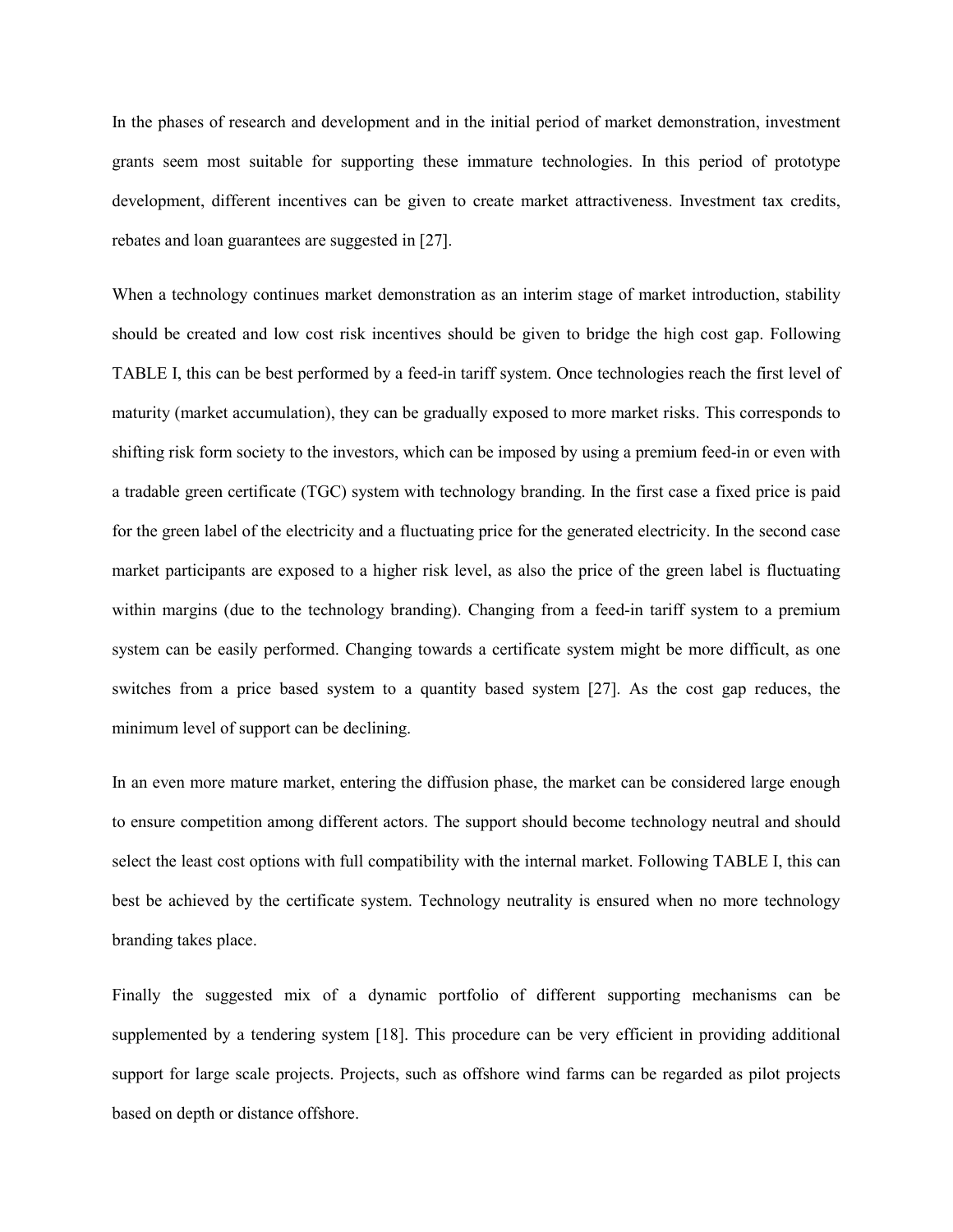# **CONCLUSIONS**

It can be concluded that the EU has developed a legal framework to support renewables, as they are needed in the long term vision of the electricity supply. Renewables contribute primarily to an increase in the sustainability and security of supply in the power sector. An improved competitiveness is considered as a secondary benefit. A development framework has been build to determine the opportunities for performance optimization. The focus is on cost efficiency and effectiveness which can be attained by five different optimization steps. The four best known supporting mechanisms have been compared based on their potential to facilitate the performance improvement of the supporting policy.

Finally the feed-in tariff and the certificate system have been redesigned to better improve their performance. It can be seen, that the performance is improved the most, by a dynamic portfolio policy, implying different supporting mechanisms in different phases of the technology innovation process.

## **REFERENCES**

- [1] European Commission, Directive 96/92/EC concerning common rules of the internal market in electricity. December 1996.
- [2] European Commission, Directive 2001/77/EC on the promotion of the electricity produced from renewable energy source in the internal electricity market
- [3] European Commission. Directive 2003/30/EC on the promotion of the use of biofuels or other renewable fuels for transport. May 2003
- [4] European Commission, Directive 2003/96/EC restructuring the Community framework for the taxation of energy products and electricity. October 2003.
- [5] European Commission, Renewable Energy Road Map Renewable energies in the 21st century: building a more sustainable future. (COM(2006)848)
- [6] European Commission. A European strategic energy technology plan (SET-PLAN). (COM (2007) 723))
- [7] European Commission, The support of electricity from renewable energy sources, COM(2005)627 final, 7/12/2005
- [8] Söderholm, The political economy of international green certificate markets, Energy policy Vol. 36, no. 6, pp. 2051-2062. June 2008.
- [9] Jansen et al. (2005). Market stimulation of renewable electricity in the EU: what degree of harmonisation of support mechanisms is required?
- [10] European Commission, Limiting Global Climate Change to 2 degrees Celsius The way ahead for 2020 and beyond. COM(2007)2 final, 23/01/2008.
- [11] European Commission DG TREN, How to support renewable electricity in Europe ? An assessment of the different support schemes – Memo, December 2005.